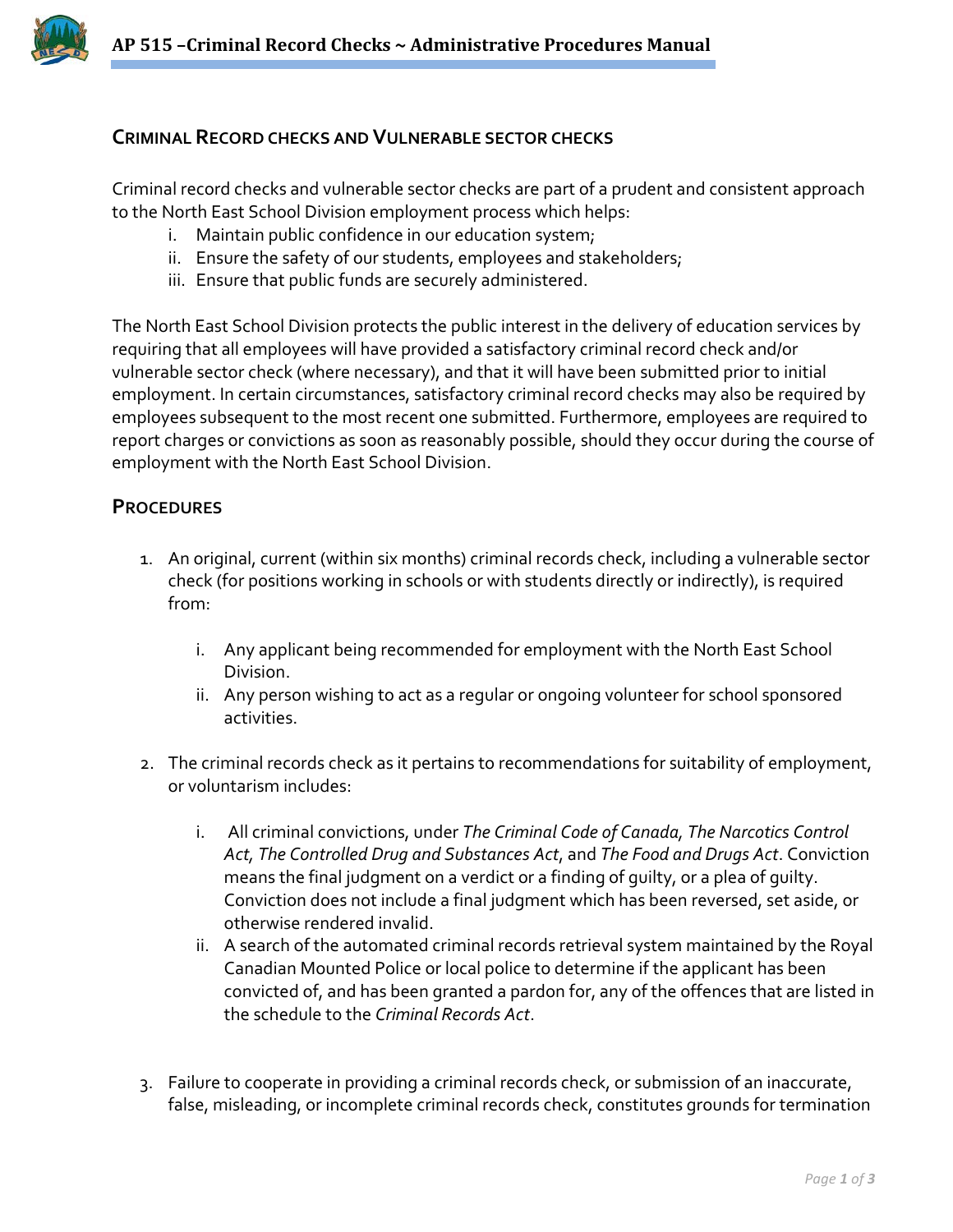

of employment, refusal to offer employment, or withdrawal of any offer of employment, or voluntarism.

- 4. Applicants may attach a statement of explanation to the criminal records check submitted outlining relevant circumstances.
- 5. In situations where the applicant has submitted the original criminal records search form completed by the local city police or the RCMP which indicates that a request for a criminal records search by fingerprints is necessary and the applicant has provided satisfactory explanation of the need for the finger print verification, an extension of time may be granted.
- 6. Criminal records checks submitted which include conviction will be assessed by the Director and Superintendent of Human Resources, taking into consideration matters such as:
	- The nature and particulars of the criminal conviction;
	- The age of the individual when the events in question occurred;
	- Any extenuating circumstances as provided by the applicant;
	- The time that has elapsed between the conviction and the employment application, and the activities of the individual during that interim period.
	- The rehabilitative measures undertaken by the individual since the conviction and the commitment the individual has to rehabilitation and to refraining from criminal activities; and
	- The relationship of the conviction to the position for which the person is applying.
- 7. Any appeal of the decision of the Director and the Superintendent of Human Resources is to be made in writing to the Director within fifteen days of the notification of the termination of employment, the refusal to offer employment, or the withdrawal of any offer of employment.
- 8. Results of the criminal record check are to be kept confidential. Upon verification of results, the original and/or any duplicate records will be returned to the owner and the information will be recorded in the Human Resources Information System as verified.
- 9. The applicant is responsible for any costs associated with the obtaining of the criminal records check.
- 10. Any employee who receives a pardon, or who is successful in having a criminal conviction record expunged, may submit a new criminal records check.
- 11. The following question and statement are to be included on a self-disclosure form utilized for the recruitment of staff: